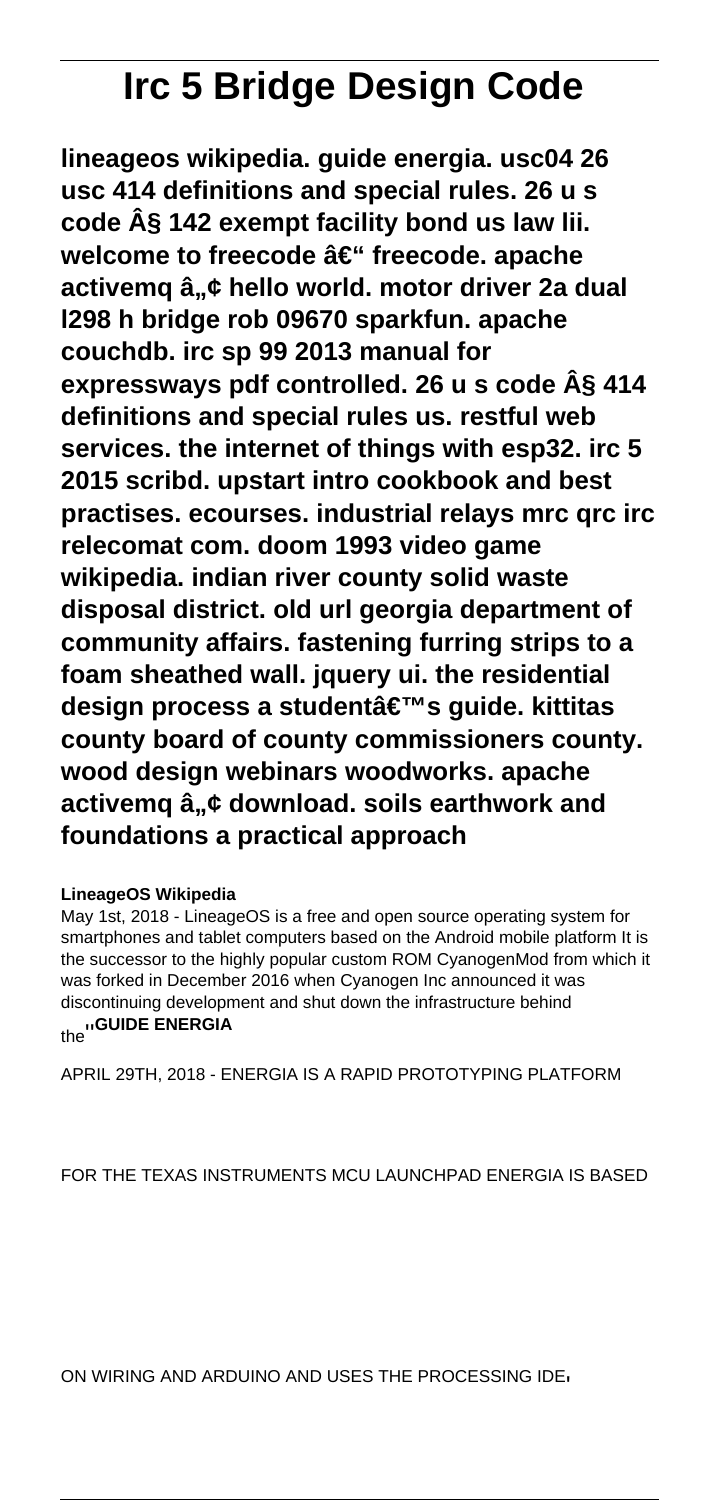'**usc04 26 usc 414 definitions and special rules** may 6th, 2018 - from title 26 internal revenue code subtitle a income taxes chapter 1 normal taxes and surtaxes subchapter d deferred compensation etc

part i pension profit sharing stock bonus plans etc''**<sup>26</sup> U S Code § 142 Exempt facility bond US Law LII**

October 21st, 1986 - the lease term as defined in section 168 i 3 is not more than 80 percent of the reasonably expected economic life of the property as determined under section 147 b and"**Welcome to freecode â€**"

#### **freecode**

## **may 4th, 2018 - freecode maintains the web s largest index of linux unix and cross platform software as well as mobile applications**''**Apache ActiveMQ â,,¢ Hello World**

May 2nd, 2018 - The following is a very simple JMS application with multiple concurrent consumers and producers See the Initial Configuration guide for details on how to setup your classpath

correctly''**Motor Driver 2A Dual L298 H Bridge ROB 09670 SparkFun** May 2nd, 2018 - This dual bidirectional motor driver from Cana Kit is based on the very popular L298 Dual H Bridge Motor Driver Integrated Circuit The circuit will allow you to easily and independently control two motors of up to 2A each in both directions'

#### '**Apache CouchDB**

May 6th, 2018 - Single Node Database CouchDB is a terrific single node

database that works just like any other database behind an application server

of your choice'

## '**IRC SP 99 2013 MANUAL FOR EXPRESSWAYS PDF CONTROLLED**

MAY 5TH, 2018 - SCRIBD IS THE WORLD S LARGEST SOCIAL READING AND PUBLISHING SITE'

## '**26 U S Code § 414 Definitions And Special Rules US**

September 1st, 1974 - In Any Case In Which The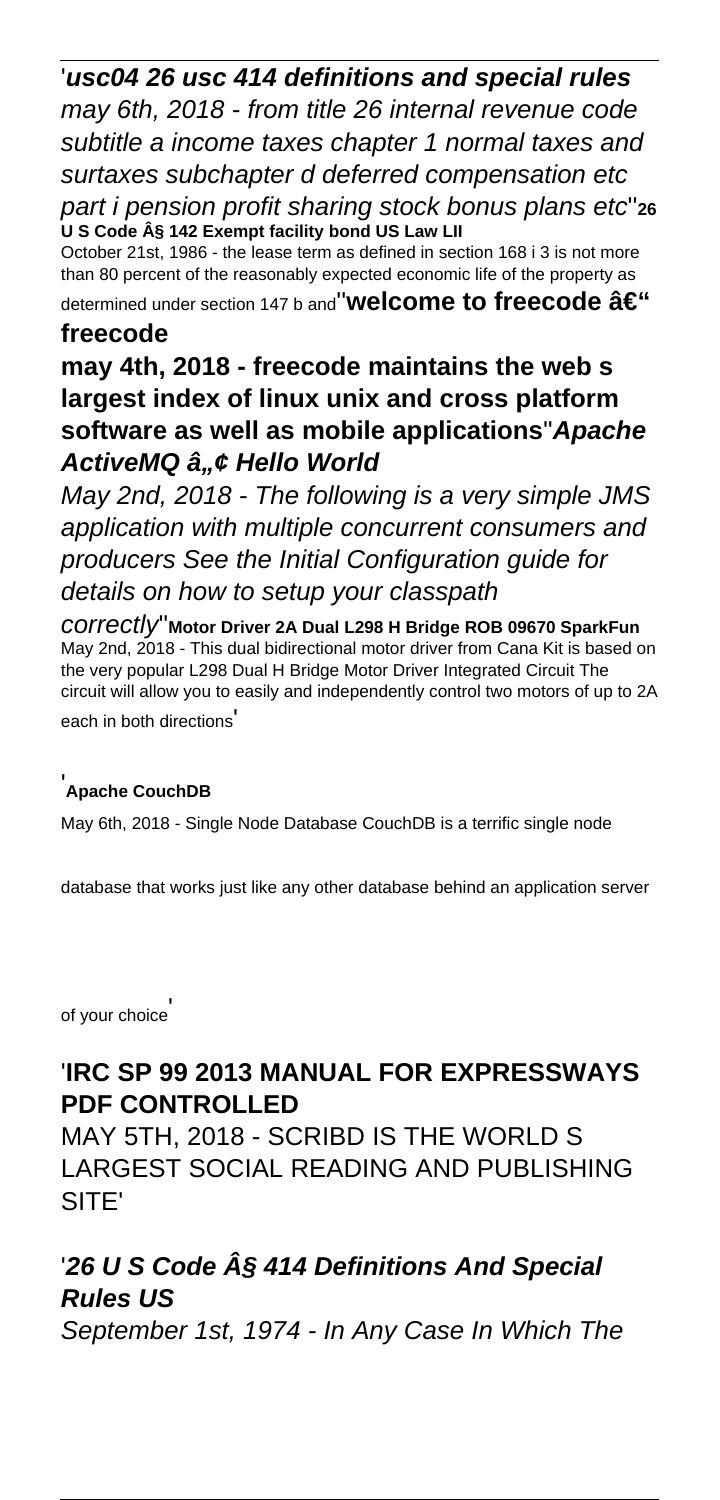Employer Maintains A Plan Of A Predecessor Employer Service For Such Predecessor Shall Be Treated As Service For The Employer And''**RESTful Web Services**

May 4th, 2018 - The World Of Web Services Has Been On A Fast Track To Supernova Ever Since The Architect Astronauts Spotted Another Meme To Rocket Out Of Pragmatism And Into The Universe Of Enterprises'

## '**The Internet of Things with ESP32**

April 30th, 2018 - The Internet of Things with ESP32 the Wi Fi and Bluetooth system on a chip'

#### '**irc 5 2015 scribd**

may 4th, 2018 - irc 5 2015 download as pdf file pdf or read online irc 5 2015<sup>1</sup>

'**upstart intro cookbook and best practises** may 6th, 2018 - 1 4 purpose the purpose of this document is multi faceted it is intended as a gentle introduction to upstart a cookbook of recipes and best practises for solving common and not so common problems'

### '**eCourses**

May 5th, 2018 - These courses are free to explore and learn Many courses do

however require a basic understanding of engineering principles To start an

available course click on an icon representing the format you prefer next to the

course number the course numbering does not imply prerequisites'

'**Industrial Relays MRC QRC IRC Relecomat Com**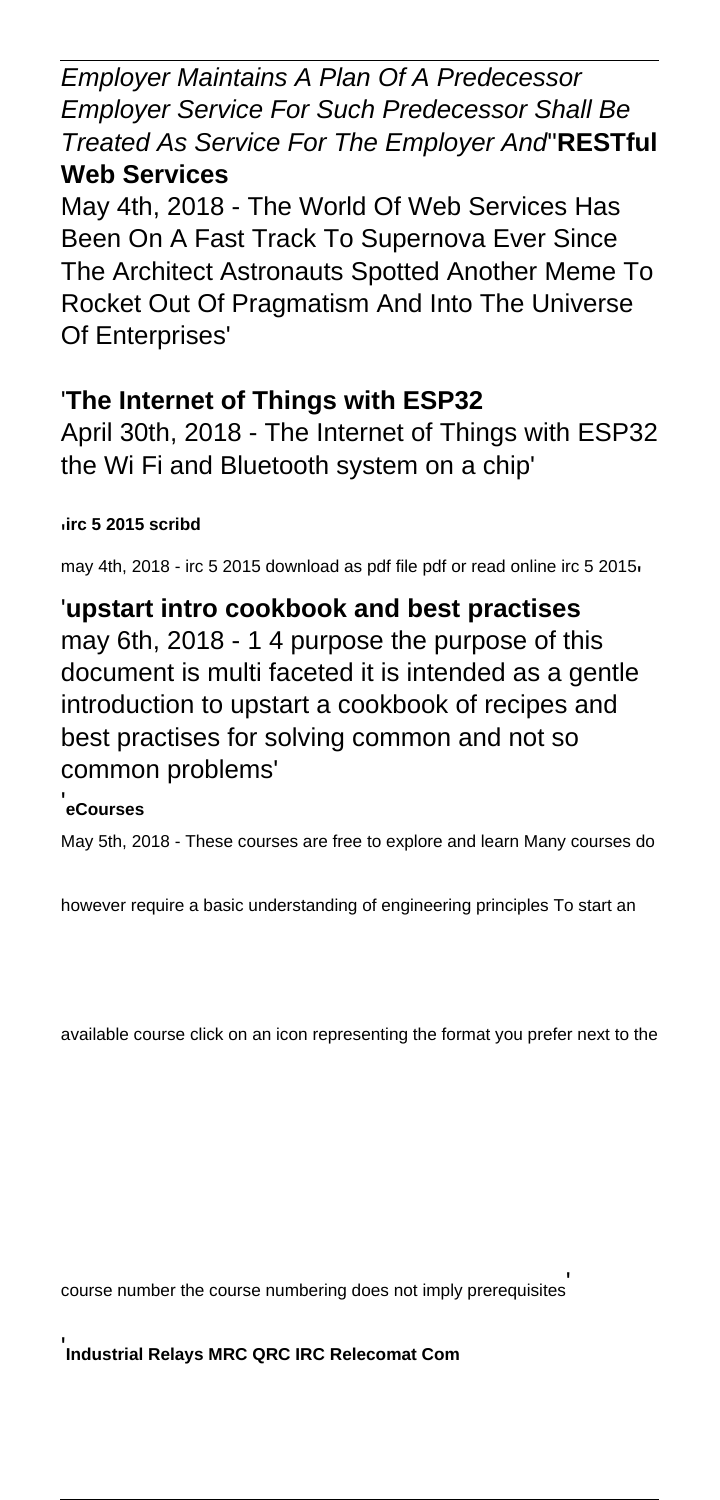May 5th, 2018 - This Issue Replaces All Previous Issues Availability Errors And Specifications Subject To Change Without Notice 15 16 19 Relays 1 0 1 Industrial Relays MRC QRC IRC'

'**DOOM 1993 VIDEO GAME WIKIPEDIA** MAY 6TH, 2018 - DOOM TYPESET AS DOOM IN OFFICIAL DOCUMENTS AND STYLIZED AS DOOM IN OTHER MEDIA IS A 1993 FIRST PERSON SHOOTER FPS VIDEO GAME BY ID SOFTWARE IT IS CONSIDERED ONE OF THE MOST SIGNIFICANT AND INFLUENTIAL TITLES IN VIDEO GAME HISTORY FOR HAVING HELPED TO PIONEER THE NOW UBIQUITOUS FIRST PERSON SHOOTER''**Indian River County Solid Waste Disposal District**

**May 3rd, 2018 - Indian River County Garbage Collection Recycling Garbage Convenience Centers And Landfill**'

'**Old URL Georgia Department Of Community Affairs**

May 4th, 2018 - Helping Communities Meet Housing Needs And Connecting

People With Housing Assistance

## '**Fastening Furring Strips to a Foam Sheathed Wall**

February 29th, 2012 - Fastening Furring Strips to a Foam Sheathed Wall A screw manufacturer provides advice on how many screws you need''**jQuery UI**

**May 4th, 2018 - JQuery UI Is A Curated Set Of User Interface Interactions Effects Widgets And Themes Built On Top Of The JQuery JavaScript Library Whether You Re Building Highly Interactive Web Applications Or You Just Need To Add A Date Picker To A Form Control JQuery UI Is The Perfect Choice**''**THE RESIDENTIAL DESIGN PROCESS A STUDENT'S GUIDE** MAY 5TH, 2018 - INTRODUCTION WELCOME TO THE RESIDENTIAL DESIGN PROCESS FOR THE FIRST TIME A TEXT THAT SHOWS HOW TO DO A COMPLETE SET OF BUILDING DOCUMENTS IN CAD''**Kittitas County Board of County**